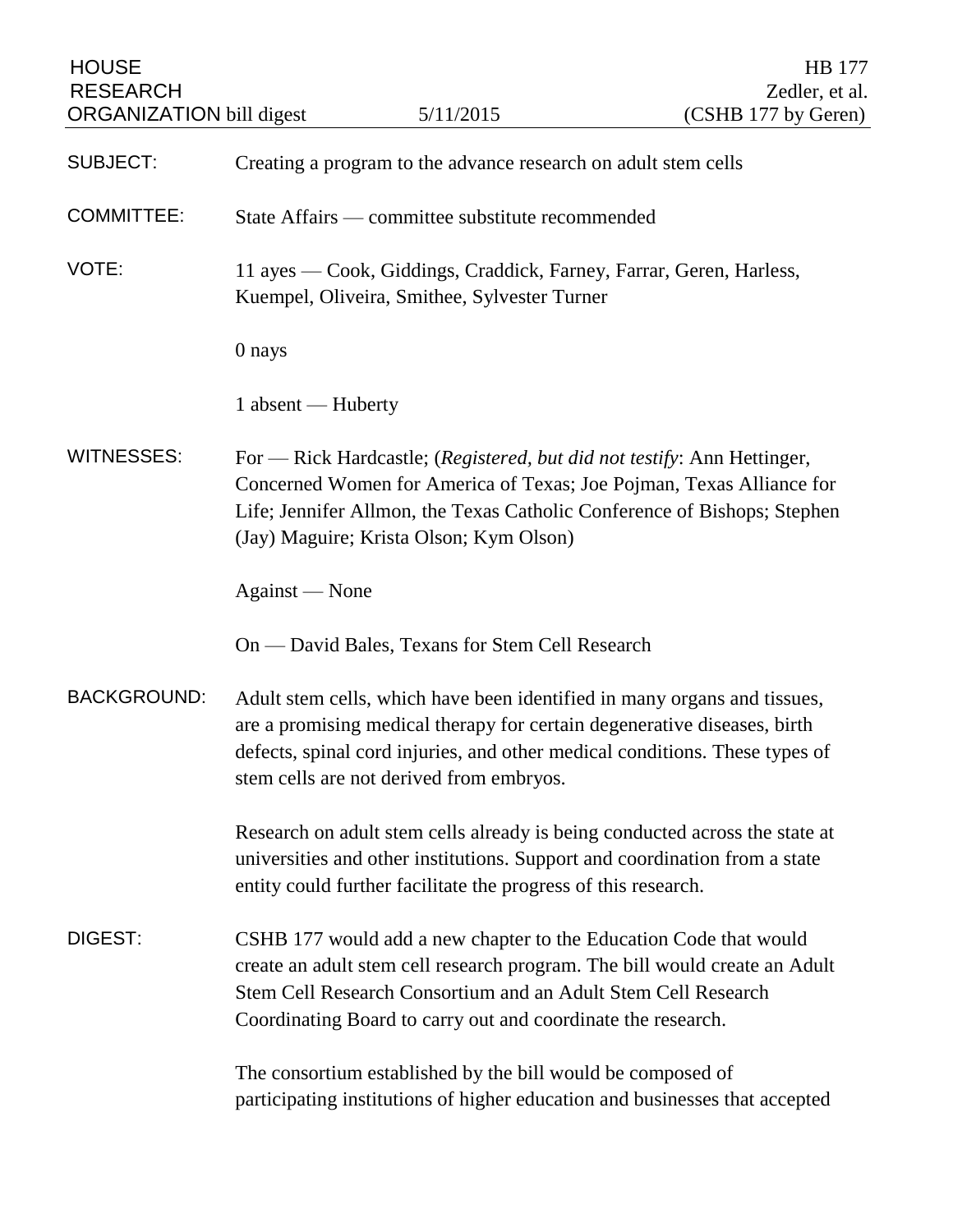## HB 177 House Research Organization page 2

money for adult stem cell research or otherwise agreed to participate.

The seven-member Adult Stem Cell Research Coordinating Board would be charged with administering a program to make grants and loans to consortium members for certain activities, including:

- projects to develop therapies, protocols, or medical procedures involving adult stem cells;
- development of facilities to be used solely for stem cell research projects; and
- commercialization of products and technology involving adult stem cell research and treatments.

The bill also would require the board to support consortium members in all stages of the process of developing treatments and cures based on adult stem cell research, from initial laboratory research through clinical trials. The board would establish appropriate regulatory standards and oversight bodies and would provide assistance to consortium members in applying for grants or loans under the program. In addition, the board would develop priorities, guidelines, and procedures for the provision of grants and loans, including requirements that grants and loans be made on a competitive, peer-review basis.

The bill would specify the composition of the coordinating board and the terms of the board members. It also would stipulate that certain persons could not be members of the board due to conflicts of interest.

CSHB 177 would require that the research program be funded through gifts, grants, and donations to be solicited by the consortium and accepted by the board on the consortium's behalf. The program could not be funded by legislative appropriations.

By September 1 of each even-numbered year, the research coordinating board would be required to submit a report of its activities and recommendations to the Texas Higher Education Coordinating Board, the governor, the lieutenant governor, the speaker of the House of